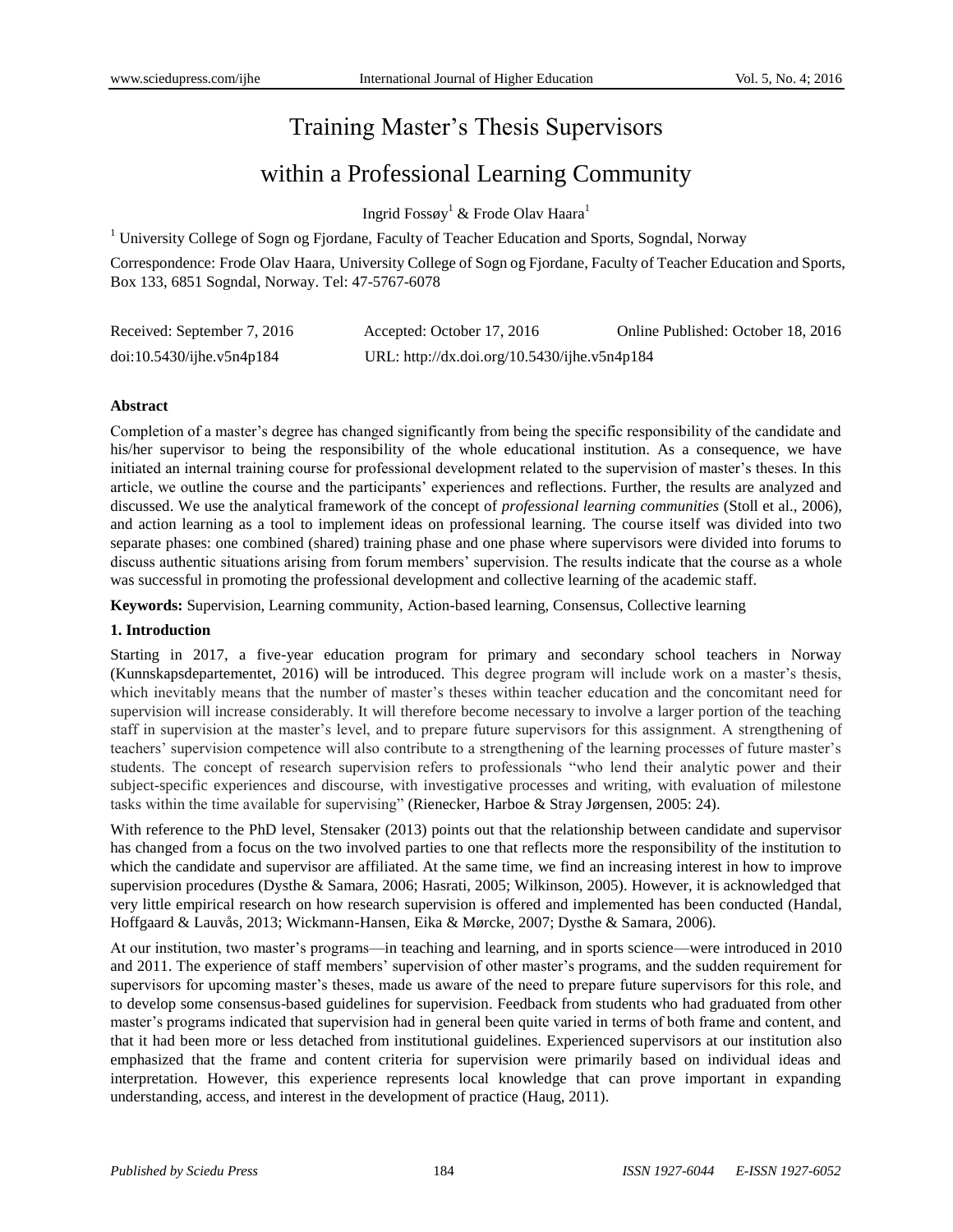An internal course for the training of supervisors for master's theses was therefore initiated, based on the need for an increase in the number of potential supervisors, as well as on the request from experienced supervisors for the development of consensus regarding the frame and content involved in the relationship between candidate and supervisor. The content of the course is presented later in the article.

In parallel to the course, we wanted to adopt an investigative approach toward our own practice. We therefore examined the process along the way, and interviewed course participants. In this article, we present core parts of the internal course for training of supervisors, and participants' experiences and reflections related to the course. These are analyzed and discussed in relation to the following questions: What characterizes the internal course for training of supervisors, and in what way has the course been useful for the implementation of the supervision of master's candidates?

## **2. Theoretical Background**

The development of the training program was based on the theory of *professional learning communities*. In the literature, this concept is used to frame the interest in looking closely at the development of knowledge in a community of practice. We refer to Stoll, Bolam, McMahon, Wallace and Thomas (2006) and Stoll and Louis (2007) for an introduction to the concept of professional learning community. There is no universal definition of what characterizes a professional learning community. Based on an extensive literature review, Stoll and colleagues emphasize that international consensus ties the concept to a group of professional performers who within their collective activity share and critically examine their own practice. Professional learning communities can also be referred to as *communities of continuous inquiry and improvement* (Stoll et al., 2006). In addition to shared trust, respect, and support among the members of the community, Stoll et al. (2006) identify five key features that are typical of such learning communities: common values and visions, shared responsibility, a reflected and investigative community, cooperation, and group learning. The fact that a collegium shares a common vision and has a common interpretation of the purpose of the effort that is put into the implementation of change has proven to be core in bringing about changes in practice (Andrews & Lewis, 2007).

A variety of research interests are related to the concept of professional learning communities. Some of them are primarily engaged in questions of how professional learning communities can contribute to more effective organizations. Others are more engaged in knowledge development, and it is this approach that we take as the starting point in aiming to develop and improve the supervision of master's theses. The development and implementation of the internal course for training of supervisors have adopted a collective orientation, with collective learning as an important aim. As noted, professional learning communities build on the idea of the internal development of the professional environment at a particular workplace. A professional, investigative approach requires reflexive dialogue, case analyses, and joint planning (Jensen & Aas, 2011). The tools for implementation of such a learning community encompass, for example, action research, action learning, coaching, mentoring, and peer learning (Stoll et al., 2006).

We relate reflexive dialogue or a reflected, investigative community—as Stoll et al. (2006) describe it—to an understanding of supervising as an educational activity, and educational work that is constantly changing. Åberg and Lenz Taguchi (2006) describe educational work as "moving practices." Steinsholt (2009) refers to an intuitive professionalism that is concerned with the ability to develop new thoughts and action alternatives that help supervisors see the alternative actions that work, and those that do not work, in a given situation. We see supervising as a process that is "straight through symbolically mediated" (Steinsholt, 2009: 60), which implies that the supervisor and the supervisee interpret and create meaning in the situation at hand. Thus, reflexive dialogue supports the social aspect related to the construction of knowledge (Säljö, 2006; Brown & Duguid, 2000) and to the development of new thoughts and strategic alternatives.

Creating change is about building collective capacity, sharing errors, and shared success (Hattie, 2012). McNiff (2013: 11) emphasizes that "sustainable change happens from within." Jensen (cited in Wittek, 2012) points out that we in society during the latest decades has experienced a shift in emphasis from person to context. Knowledge is no longer perceived as something that everyone carries with them and applies across different contexts, but as socially distributed. This means that knowledge is understood more as something that is developed between people when they are talking, solving a problem together, or interacting in other ways. This involves the social aspect related to the construction of knowledge (Brown & Duguid, 2000) and to the joint development of new thoughts and strategic alternatives.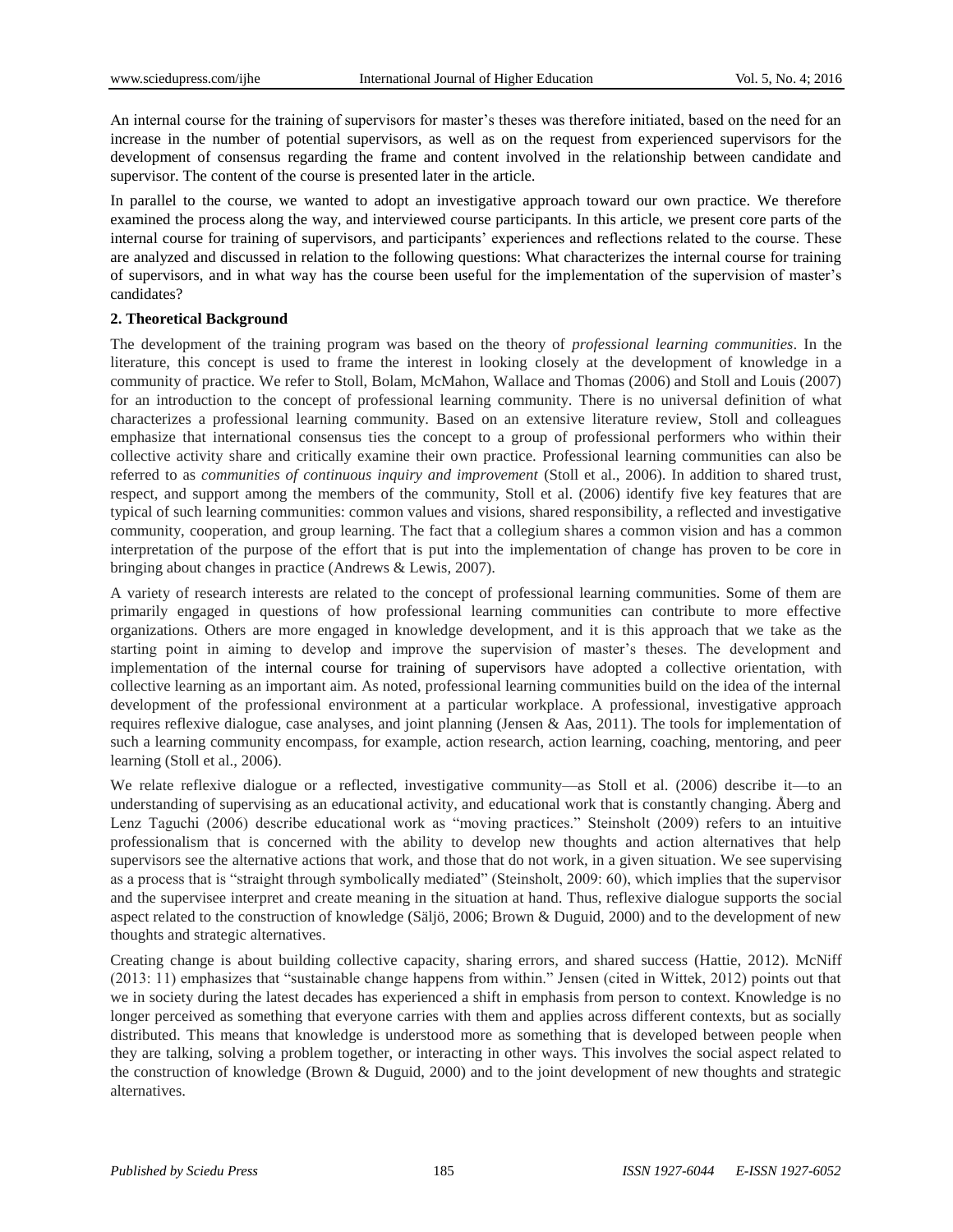## **3. Methodological Approach**

Action learning focuses on active action, and we have utilized this approach in our project. It occurs when we "stress" the system, irritate it, and put it into stronger movement (Tiller, 2006). Tiller describes action learning as "application of scientific method, search for wise decisions, exchange of good advice and criticism, and learning of new behavior" (ibid: 46). Tiller further defines action learning as "a continuous learning and reflection process supported by colleagues, where the intention is to get something done" (ibid: 47). Action learning provides "courage to go further into the secret gardens of the profession culture" (ibid: 177), and may contribute to the identification of codes that elucidate the situations at hand, and increase the understanding of what is happening in professional life. This emphasis on action learning allowed us to design the project from an action research perspective (Hopkins, 2008; McNiff, 2002), which we then more precisely identified as a self-study project in three sections: the development of the basis for an intervention; implementation of the intervention; and analysis and reflection related to the results of the intervention.

The self-study methodology is a form of practitioner research or investigation (Cochran-Smith & Lytle, 2009; Zeichner, 2007; Clift, 2004). Within teacher education, this involves teacher educators reflecting on their own practice (here, supervising) with the aim of improving both their own and others' practice (Hamilton, Pinnegar, Loughran, Russell & LaBoskey, 1998). The methodology seeks to understand practice from within, rather than from the outside, and at the same time aims to put into action what has been learnt in practice (Loughran, 2004). In this project, the self-study methodology therefore serves two main goals, namely the professional development of the participants in the internal course for training of supervisors, and increased understanding of educational practices and processes related to the supervision of students. It is important for the project that the use of a self-study perspective results in and confirms the participating teacher educator's change of thinking and developed practice as a supervisor (LaBoskey, 2004).

We thus planned a systematic investigation of practice, grounded in self-evaluation as a basis for the development of intervention, observation of what happened during the intervention, and analysis of reflection and assessments related to the intervention made by course participants through a focus group interview. This process also included ourselves, since we are both active in the institutional self-evaluation and development of the training course. One of us (FOH) led the intervention and both of us were responsible for data collection and analysis. This involvement provides an interplay between practice and research on practice, which influences both the practice and the theoretical understanding of it (Kemmis, 2009).

An empirical basis for assessing how the training course worked was gained by means of a focus group interview, in which a small group of participants discuss a specific topic (Patton, 2002). In our case, four teacher educators/supervisors participated in the focus group interview. They had all worked in teacher education for many years, and represented different traditions: the humanities, social sciences, and natural sciences (mathematics). The interview was audiotaped and transcribed, followed by a thematic content analysis with emphasis on the interpretation of meaning (Kvale & Brinkmann, 2015). In the first part of the analysis process, we focused on portraying the collected data in a holistic overview. In the second part, we systematized the content by compressing and identifying the units of coinciding meaning. These units were then categorized as relating to either the supervisor role, cooperation, collective learning, or participation in a professional learning community, with the two phases of the training course as the starting point. In the analysis of units, we focused on preserving the participants' language and expressions as accurately as possible, thereby keeping close to the collected material and approaching the data with relatively few theoretical concepts (Alvesson & Skjöldberg, 2008). Finally, in the third part of the analysis process, the categorized units were interpreted in relation to what characterizes a professional learning community (cf. Stoll et al, 2006).

The development and implementation of, and participation in, the training course for future supervisors challenged established practices related to supervising. In this study, it was important for us to be aware of our roles as researchers and the question of validity, given that we were participants in the intervention. It is noted in some of the literature on methodology that conducting research related to one's own culture is particularly challenging (Hammersley, 2011; Hammersley & Atkinson, 1996), and requires switching between empathizing and identifying with those working in the field under study, as well as analytical distance. In addition, Kvale and Brinkmann (2015) emphasize knowledge about what is being researched and expertise in the field of study as prerequisites for viable interpretations, knowledge and expertise that we have as experienced teacher educators and supervisors.

Given the project's overall self-study perspective, it was important to satisfy the requirements that ensure validity in such a project (Feldman, 2003) by: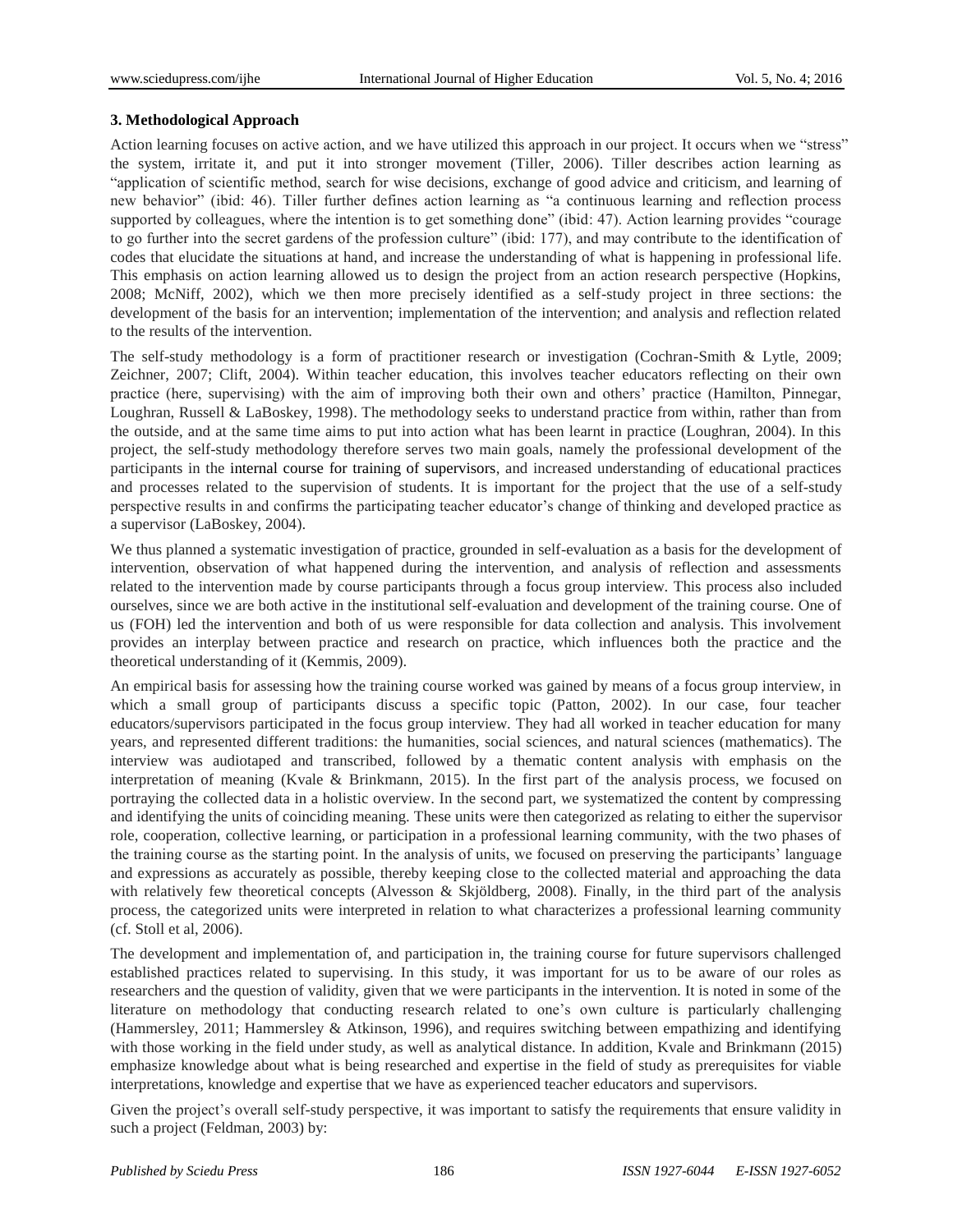- giving a detailed description of how the data are collected and being clear about what count as data;
- giving a clear and detailed description of how the data are presented;
- using a variety of data sources;
- explaining why we chose the specific data collected and the analysis instruments we used;
- providing evidence for the value of change of practice.

Impressions from observational data related to a rather lengthy period of time can be difficult to verify. At the same time, impressions of change fasten themselves when we are reminded of the changes, both related to our own supervising and to other supervisors who share their experience related to changes and development of their own supervising practices.

# **4. Results and Analysis**

We now present the key aspects of the training course, the participants' experiences and assessments related to the relevance of the course content, and our analyses.

## *4.1 Developing the Basis for a Course for Training Supervisors of Master's Theses*

As noted in the introduction, in the future there will be a vast increase in the need for master's thesis supervisors at the institution where we are attached to the teacher education program. Furthermore, experienced supervisors had requested a consensus about supervision practice, with respect to their own future supervision, their colleagues who were heading into the supervisor role, as well as for students who were about to start on their master's theses. Based on those needs, the training course was planned in two phases: a common training component during the winter of 2011/12 for those already recruited or soon to be recruited for supervising (Phase 1). Thereafter, the course would enter a phase where the training was concurrent with the actual supervision being conducted (Phase 2); here, participants were divided into groups depending on which master's program they were involved in supervising. In Phase 2, everyone who supervised at the master's level participated, regardless of previous experience as a supervisor at the master's level. Hence, experienced supervisors fulfilled both a participating and a mentoring role. Stoll et al.'s (2006) five key features typical for learning communities (common values and visions, shared responsibility, a reflected and investigative community, cooperation, and group learning), which were utilized in the development of Phase 1 of the training course, then became part of both Phase 1 and Phase 2.

#### *4.2 Implementation of the Training Course*

Phase 1 of the training course consisted of three three-hour workshops. Table 1 describes the content in each workshop.

| Phase 1                 | Content                                                                                      |  |
|-------------------------|----------------------------------------------------------------------------------------------|--|
| November 2011 (3 hours) | Consensus-based work on proposals for common criteria for supervising                        |  |
|                         | Introduction to the literature on supervising                                                |  |
| January 2012 (3 hours)  | Group work on various cases (with a main emphasis on the<br>student-supervisor relationship) |  |
| February 2012 (3 hours) | Group work on various cases (with a main emphasis on writing- and<br>text-related cases)     |  |

Table 1. Content and structure of Phase 1 in the training of supervisors for master's theses

Each of the workshops comprised about 25 participants, and 21 attended all three workshops. All three workshops consisted of plenary introductory presentations and a concluding summary of the workshop; the main part of each workshop was devoted to both group and plenary discussions. Therefore, the training course was built on the social aspect related to the construction of knowledge (Säljö, 2006; Brown & Duguid, 2000).

Supervisors prioritize aspects of their supervising in different ways (Dysthe & Samara, 2006). For example, some supervisors only offer supervision related to the text (product-based supervision), while others give priority to discussions, small talks, and long walks (process-based supervision). Both priorities are core in supervising and both are part of a supervision relationship, which adds to the relationship and to the expectations between student and supervisor, clarification of which may prove crucial to the cooperation involved in the student's thesis work (Rienecker, Harboe & Stray Jørgensen, 2005). Based on the certain possibility of representation of such a manifold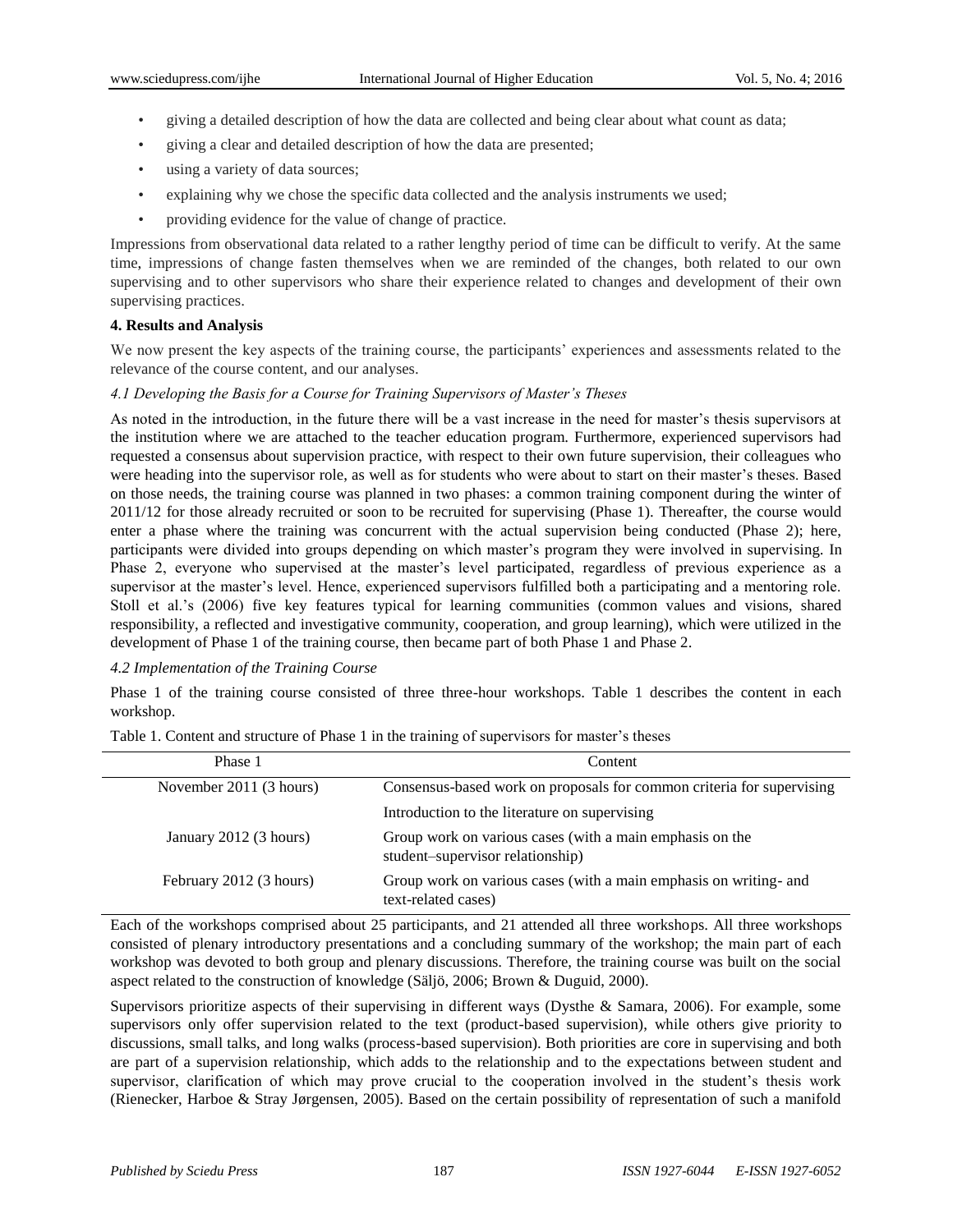of attitudes, expectations and feelings, the three workshops focused on three areas embracing both thesis/product-specific supervision and student/process-related supervision.

Workshop 1 focused on the practical and financial framework for supervising a student in the work on a master's thesis, and on the suggested content for common criteria for such supervising. The participants were asked to share experiences they had had in the supervisor role, and to describe the characteristics of the features they saw as relevant to that common understanding. Throughout the discussions, the participants were particularly concerned with the essential value of clarifying expectations and the content of supervision. The participants were also introduced to the literature on supervising.

Based on discussions from Workshop 1 the organizers of the training course prepared several case-based scenarios for Workshop 2, with the main emphasis being on the student–supervisor relationship. The following cases were discussed in both group and plenary sessions.

- *The student makes contact by telephone, SMS, and email without any formal agreement. These informal contact approaches are made at night, at weekends, and even during holidays. It bothers me, but I find it difficult to tell the student straight out that this is not acceptable, and at the same time it affects my impression of this student in a somewhat negative way. What balance do I need to find between formal and informal supervising?*
- *The master's student is irresolute when it comes to maintaining progress in her/his project, but the supervisor finds the project extremely interesting and is actually the one pushing the project forward.*
- *You experience that the student invests feelings in the student–supervisor relationship that are not strictly academic in character, and personal feelings surface.*
- *In discussion with colleagues who also supervise master's students, it becomes clear that you invest more time and effort in supervising than your colleagues do, that your master's students are quite content with your supervision, and that several other students are somewhat jealous about this. What should be done?*

Workshop 3 was organized in a similar manner, but with the main emphasis on cases with writing- and text-related content. The following cases were discussed in both group and plenary sessions.

- *The master's student does not show up for supervision meetings, and does not fulfill agreements on delivering their work; when you actually meet, the student is keen and good academic discussions take place. However, these meetings do not provide any outcome. Every time you meet, you are more or less back to where you started.*
- *The student has a fairly high professional level, is dedicated, and has an interesting and feasible project. Unfortunately, the student is simply a poor writer.*
- *Well into the work on the master's thesis, the student begins to ask the supervisor about the quality of the thesis, and thereby to provide some kind of guarantee for the result.*

The course organizers applied the input and consensus from the workshop discussions into the development of common criteria for supervising master's students in their work. The document on the consensus-based criteria was revised after workshops 2 and 3, based on the discussions at those workshops. Hence, the document was a work in progress throughout Phase 1 of the course. As shown in the description of the priorities for each workshop in Table 1, we started a process in Phase 1 of the course where we emphasized the development of a common framework and common criteria for supervision. As emphasized by Andrews and Lewis (2007), this sharing of a common vision and common beliefs about the purpose of changing supervision practice at the faculty proved to be core when it came to making actual changes. The aim was that the course participants, by taking part in the development of the criteria, would develop ownership of the frames for supervising. Through this process, we wanted to make more explicit what is often left as implicit; for example, the meta-discussions between the supervisor and the student. We relate this aim to an understanding of supervising as a pedagogical work referred to as "moving practices" (Åberg & Lenz Taguchi, 2006) and what Steinsholt (2009) refers to as intuitive professionalism, which concerns the ability to see the action alternatives that work and those that do not work in the current situation. The work on the supervision criteria resulted in a written basis for a common understanding of frames for the cooperation between students and supervisors. This document outlining these criteria was to become a future common framework for master's thesis supervision at the faculty, and contains aspects related to the use of supervision time, and topics that should be discussed by students and supervisors. The document also outlines explicit expectations of both students and supervisors. For example, students are expected to follow the approved progress plan, keep their supervisor informed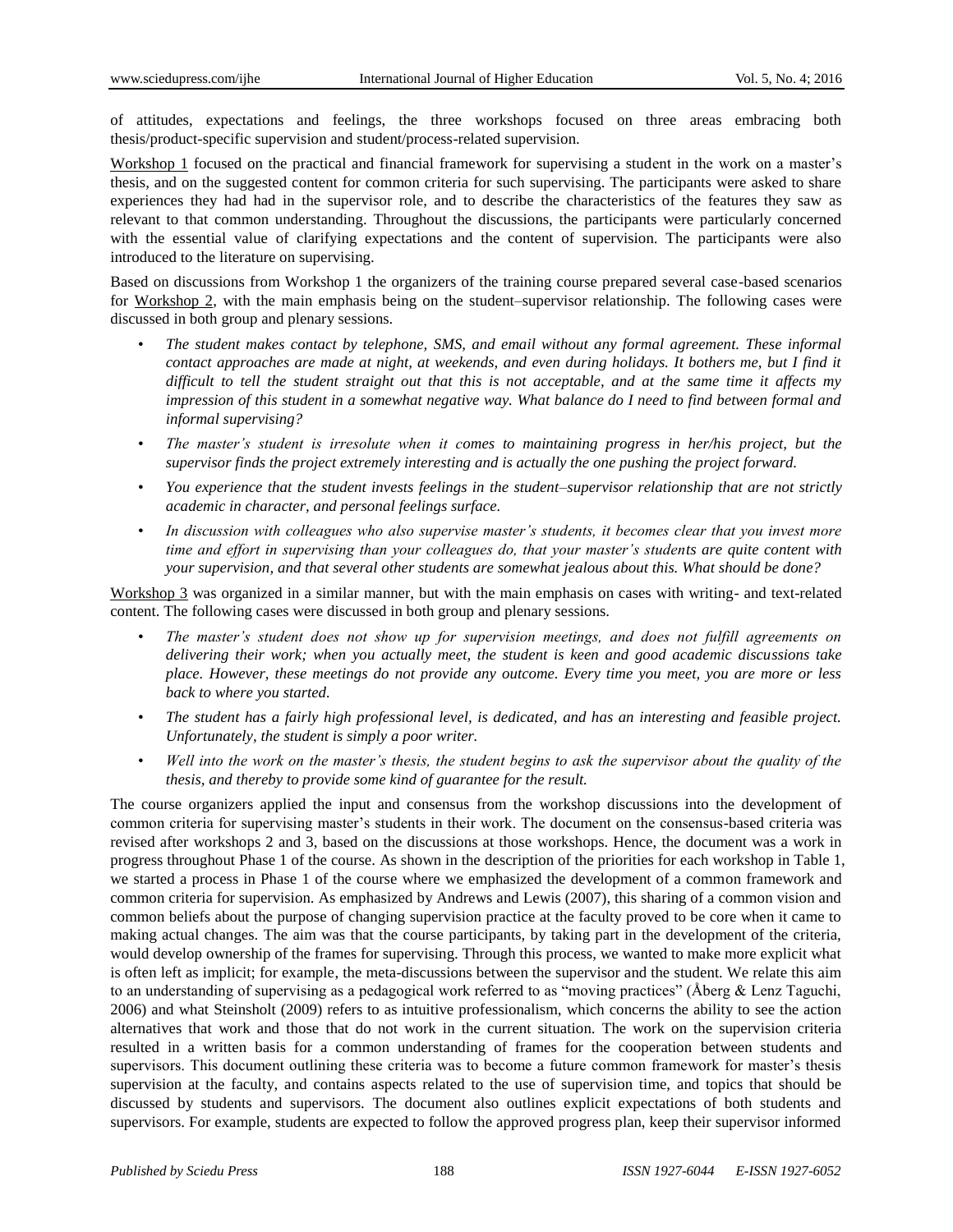about any delays, and are able to assess their own progress. Supervisors are expected to offer the allotted hours of supervision that students are entitled to during the contract period; they should guide students to a position where their master's thesis project is feasible, and they evaluate the work in relation to the time and work schedule.

Making the frames for supervising explicit, as described above, will eventually make the supervision process more binding for both student and supervisor. Nevertheless, a vital aspect concerns creating a balance between control and freedom, a dilemma that is well known within all supervision practice (Dysthe, Breistein, Kjeldsen & Lied, 2006). In addition to the document outlining supervision criteria, the contract signed by both student and supervisor should be anchored in the current regulations for the institution, together with the content guidelines for a master's thesis that are delivered within each master's program.

In August 2012, many master's students began their thesis work, and had thereby been assigned a supervisor. The timing of the commencement of Phase 2 in the training course was thus favorable (see Table 2), since both experienced and less experienced supervisors became members of the supervisor forum that was established within each of the two master's programs participating in the training course.

Table 2. Supervisor forum within each master's program

| Phase 2 (from August 2012)               | Content                                                                                             | Responsibility                                   |
|------------------------------------------|-----------------------------------------------------------------------------------------------------|--------------------------------------------------|
| Workshop within each master's<br>program | Discussion of authentic situations<br>provided by the supervisors from<br>their current supervision | Program coordinator for each<br>master's program |

In Phase 2, the training sessions—the supervision forums—were monitored by an experienced master's thesis supervisor. The content was mainly narrowed down to plenary dialogue about authentic situations arising from supervision. The forum should ideally function as a meeting place where supervisors are conscious of seeking knowledge together in the learning group that the forum provides. The work in the supervisor forum also provides structure to the way participants can learn from each other. In the planning of the training course, we wanted these meeting points to be recognized as what can be referred to as deconstructive conversations (Åberg & Lenz Taguchi, 2006). Deconstructive discussion implies processes where participants express their thoughts, and then try to work out what is behind their thinking (ibid). Such processes mean that we become increasingly able to ask questions that lead to critical reflection and to change our thinking, thereby offering the potential of discovering additional ways to understand. Through such conversations, the goal is for the diversity of thoughts and opinions to become the driving force in the attempt to learn and perhaps change. As pointed out by Jensen and Aas (2011), a professional, investigative approach addresses such reflexive dialogue. The development of strong learning communities leads over time to learning and hopefully to further development of supervision practices. The forum thus serves as a meeting point for general reporting on the work and progress related to the current master's theses, and for discussions, proposals, and the initiating of steps to be taken. The reports from the participating supervisors provide the themes and issues to be discussed, which often result in specific advice for the supervisor and general suggestions for further development of supervision practices in the master's program (and which may also call for further revision of the document outlining supervision criteria). The supervisors' questions and experiences always form the basis for the content of supervisor forum workshops. Through the academic year with master thesis supervision the workshops focus on many different topics and questions related to supervising—ones that do not always materialize into answers. Rather, they may generate new and relevant questions—ones that take the learning community another step forward.

#### *4.3 Analysis and Reflection Related to the Results of the Training Course*

Institutional measures such as the training course we have presented, and at least some consensus regarding such measures, will in our opinion contribute to the promotion of supervision quality. Here, we relate consensus to a common vision, common purpose, and frames for supervision, and thus to a similar interpretation of the frames that supervisors operate within. This concerns, for instance, how many hours of supervision the student is entitled to, and what specific tasks and functions we envisage supervision must fulfill. We see the common framework that outlines explicit expectations for both student and supervisor as an important measure in this context. The potential in research supervision depends on both the organizational conditions that supervision is subject to, in addition to the supervising framework and guidelines, or lack thereof (Rienecker, Harboe & Stray Jørgensen, 2005). Dysthe and Samara (2006) stress the important value for master's students' learning that arises from how the professional learning community is structured. As we have emphasized in this article, the development of common values and visions, shared responsibility, a reflected, investigative community, cooperation, and group learning are the core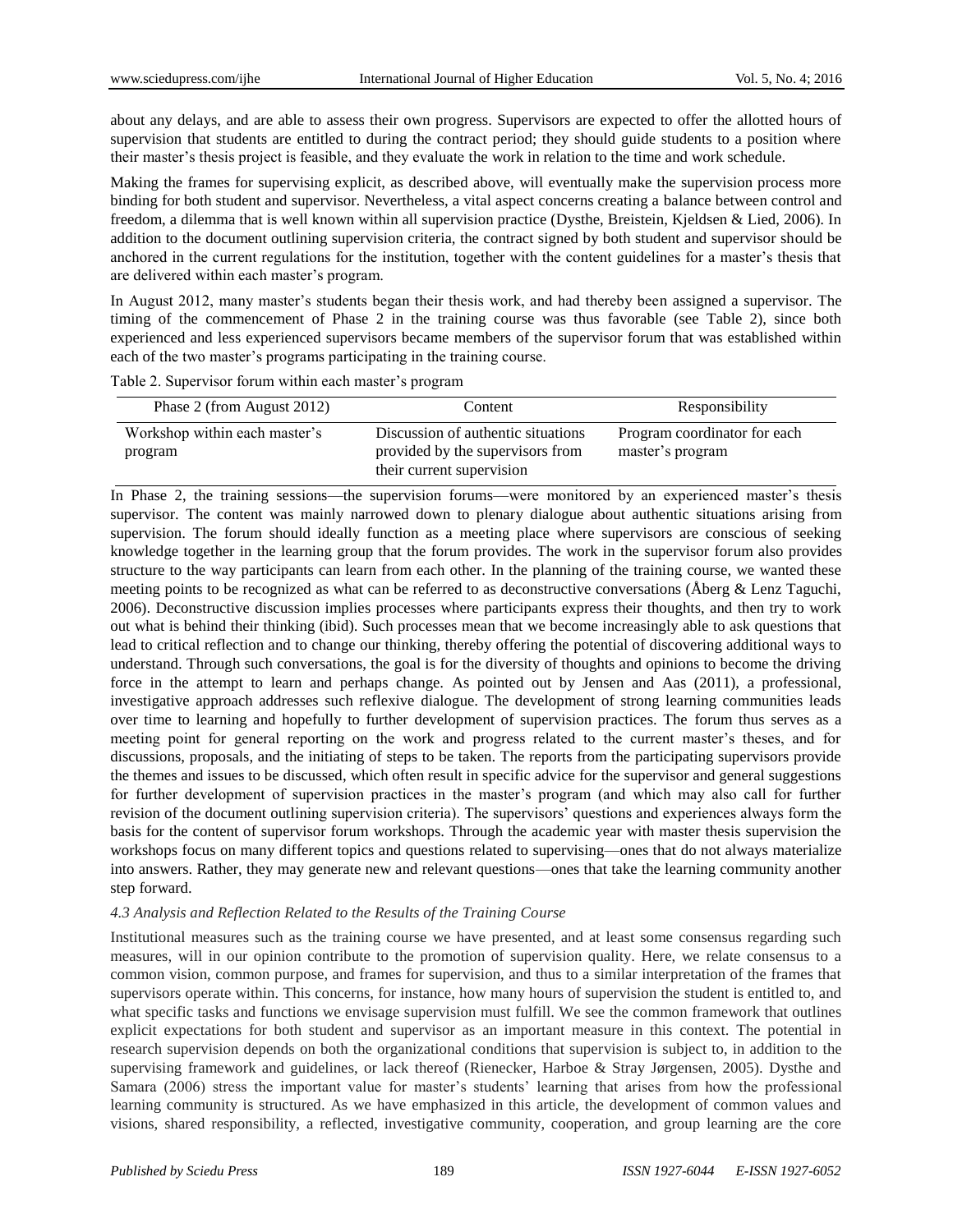hallmarks that Stoll et al. (2006) describe as being the qualities of professional learning communities. We have therefore prioritized these qualities in the training course in our interpretation of the data, and in our presentation of the analysis and reflections relating to the results of the intervention.

# 4.3.1 Common Values, Visions, and Responsibility

The purpose for the first phase of the training course was to prepare future supervisors for their supervisory role based on the professional learning community's consensus-based development of a common framework or shared vision. All participants in the focus group interview expressed their appreciation of the training course, both in terms of the consensus-based development of a formal basis for supervision and because a range of research and disciplinary traditions were represented. Two of the participants expressed the following thoughts:

*"This initiative is the most important internal initiative for nearly 20 years for competence development at the faculty. It is a type of network. It is not one of those instructional regulations, but instead it helps us to agree on a professional basis."*

*"In general, we need both to expand our competence and to exchange experiences and frustrations. Such a common approach can counteract potential gaps in the supervision work."*

The participants in the focus group interview were unanimous in recognizing the value of the training course. However, they also emphasized the benefit of continuous attention to and clarification of the criterion document for supervising in this training course. The document may well require future revision and improvement. The basis for the activities and priorities of the supervisor forum lies in the participants' needs, and thus represents the source for future collective learning (Säljö, 2006; Brown & Duguid, 2000):

*"One becomes more coherent as a supervisor, and there is greater appreciation for the variation involved in supervision practice. The aim of the supervisor forum cannot be that all supervising should be equal."*

Although feedback from interview participants was positive, they also stressed that the objective of the supervisor forum should not be to make all supervision practices similar or equal. The common values and visions on which the training course is based—with an emphasis on a professional, investigative approach—require reflexive dialogue, case analyses, and joint planning (Jensen & Aas, 2011). The idea of aiming for one specific method or one specific approach to supervision was therefore challenged throughout this project. Although consensus can be developed in relation to frames or ideas about what qualitatively constitutes knowledge-based supervision, it must be sufficiently flexible for each supervisor to customize their own supervision practice within the consensus-based frames. As noted by Måseide (2008), ideally, we may see professional discourses—in this case supervision of a student working on their master's thesis—as governed by professional and institutional factors and conditions. The problems and challenges that we face as professional supervisors often have more than one dimension and must therefore be treated accordingly.

4.3.2 Cooperation, Group Learning, and a Reflective, Investigative Community

As we have reported, the first phase of the training course for supervisors contributed to eliciting a variety of experiences and viewpoints. The introductory phase of the training course developed a document that drew up a common framework for future supervision practices. The participants in the focus group interview emphasized that the effort that was put into the development of this framework had contributed to more cooperative work:

*"The cooperation between us supervisors is strengthened by having a common framework for the supervision."*

Furthermore, the participants acknowledged the framework document and its contents as helpful in their own supervision practice. For example, they mentioned that they used the document as a starting point to clarify the student–supervisor relationship in future cooperation on the master's thesis, and to outline both student and supervisor expectations.

To promote professional learning and development, it is crucial to question one's own practice: Why do we work in such a way? What do we wish to achieve? By establishing the supervisor forum, we wanted to create a meeting place where as supervisors we constituted a learning group who deliberately sought knowledge together. The goal was to develop a dialogue around authentic situations from the supervision work. Based on participants' feedback, we clearly saw that the supervisor forum played an important role in an effort to elicit the many ways to understand the complex relationship between student and supervisor:

*"The forum gives us a nice opportunity to discuss real and relevant cases, big and small. As a collective, we can tackle various challenges we may face as supervisors. We meet some challenges in our own supervision*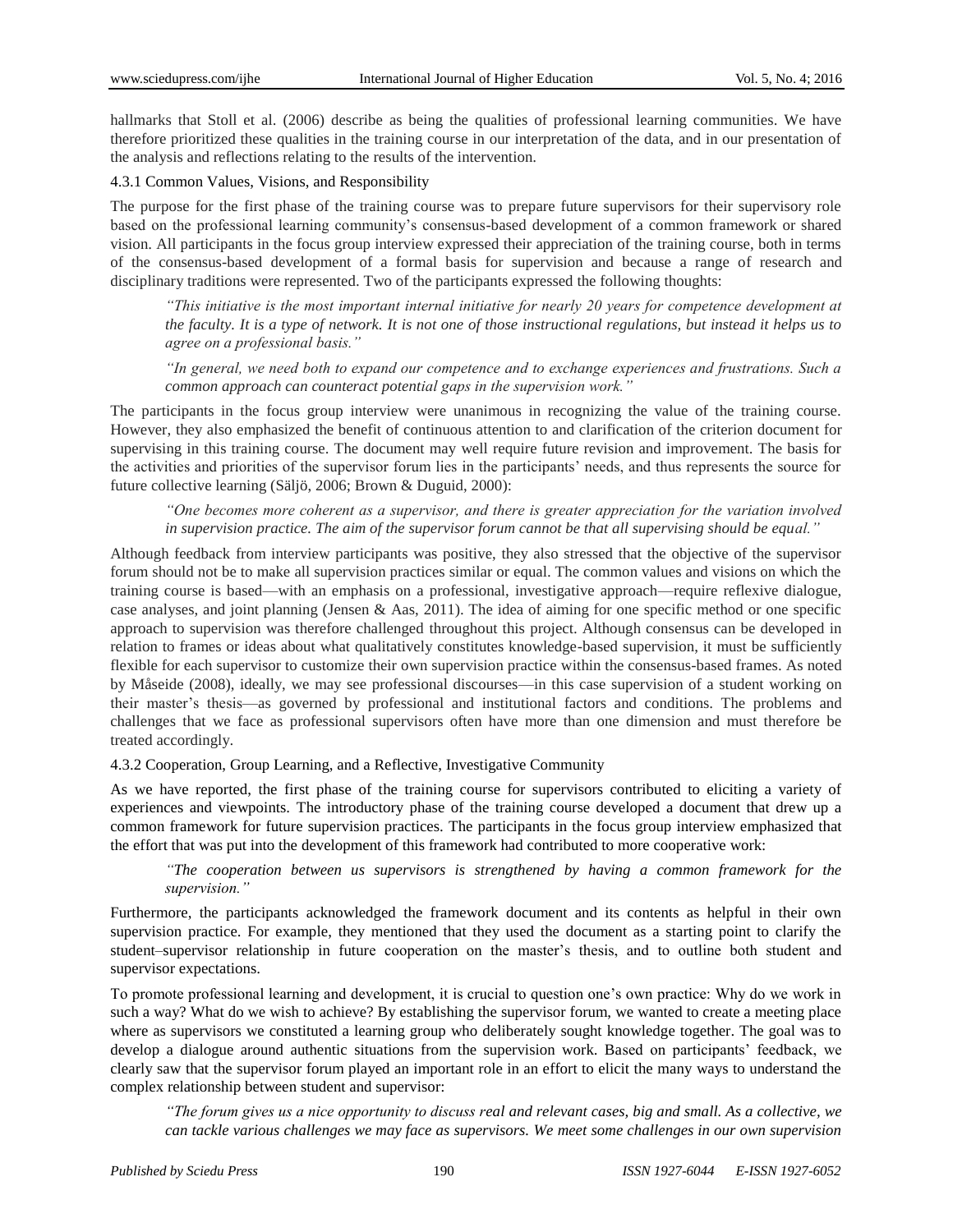*work, but as a community, we touch on many issues. It is a good basis for the supervisor's learning."*

*"It is positive that we meet each other physically. That actually makes it easier to contact other supervisors outside the forum, if there is anything we are uncertain about. As participants in the supervisor forum we challenge each other, discuss, advise, and support each other in relation to the supervision and content of master's theses. The forum as a meeting place for the community of supervisors must be maintained!"*

*"The supervisor forum provides the opportunity to support each other and actually build up expertise together. Some of the power in such a forum is that we have various perspectives, various professional backgrounds, we supervise slightly different types of theses, and so on. We can discuss everything, from how we build up a thesis; what is really theory and what is previous research, and so on. And then we see that different subjects emphasize aspects differently. It gives us opportunities for new ways to analyze and discuss supervising challenges."*

The interviews also revealed that the forum provided the opportunity to present a variety of suggestions, cases, and challenges, but also discussed the requirements and expectations of the participants:

*"We must be aware that other supervisors have challenges they wish to discuss, although we may see them as trivial. The forum must be open to different experiences and the basis for the forum activity must be that we all help each other move forward."*

In sum, the training course provided space for discussion and made it possible to both give and receive advice in terms of change and development. Participants also saw the future need for expanding the focus at forum meetings from the supervision situation to also include themes such as discussions related to the disciplinary content of master's theses, similarities and differences between master's theses within different genres, and text requirements and assessment criteria that theses must satisfy when they come to be examined. These issues may add new dimensions to the professional learning community.

The training course appears to have contributed to the professional learning and development of the academic community at hand, through the creation of a consensus-based starting point for collective learning in the supervisor forums. The process leading to consensus about common criterion for supervising made common challenges visible and brought along routines that could be prolonged, and introduced new routines. This collective forum was vital in creating space to present authentic supervision challenges to other colleagues, to share failures and successes, and to work together as a professional learning community.

#### **5. Conclusion**

In this article, we have presented the development of an internal training course related to the supervision of master's theses, which we believe may have an interest beyond our local context. The program was developed based on the core characteristics of professional learning communities as described by Stoll et al. (2006) with their emphasis on development of common values and visions, shared responsibility, a reflected and investigative community, cooperation, and group learning. In addition, we conducted a systematic investigation through a focus group interview with course participants. The main findings suggest that the participants found the training course useful in terms of their personal development as supervisors. They pointed to the value of emphasizing and clarifying a common framework for supervision practice, the value of increased cooperation between supervisors about supervision content, and the value of continually questioning their own supervision practices.

For supervisor forum members to maintain their interest and for the forum to function as a learning community, the content must be continuously discussed and renewed. This means that the themes highlighted at the meetings must be based on all of the participants' needs. Within this approach lies the basis for the supervisor community's collective learning. Supervisors become more coherent in their practice; at the same time, variation in supervision practices is both welcome and looked upon as necessary; the objective is not to make practices similar or equal. It is necessary that each participant agree on this from the beginning, as highlighted in the focus group interview:

*"So, the topics to be addressed at the meetings I believe must address our needs, and I completely agree that I feel that the benefit of this is the collective learning. That we in a collective manner become more coherent, and simultaneously there is greater appreciation for the variation involved in supervision practice. We develop our supervision, both individually and as a collective."*

Such a culture will require some clarification of expectations for new members of the supervisor forum, which implies some kind of socialization. At the same time, the new members must be allowed and encouraged to present their challenges and questions on equal terms with the more established participants. This will make the supervisor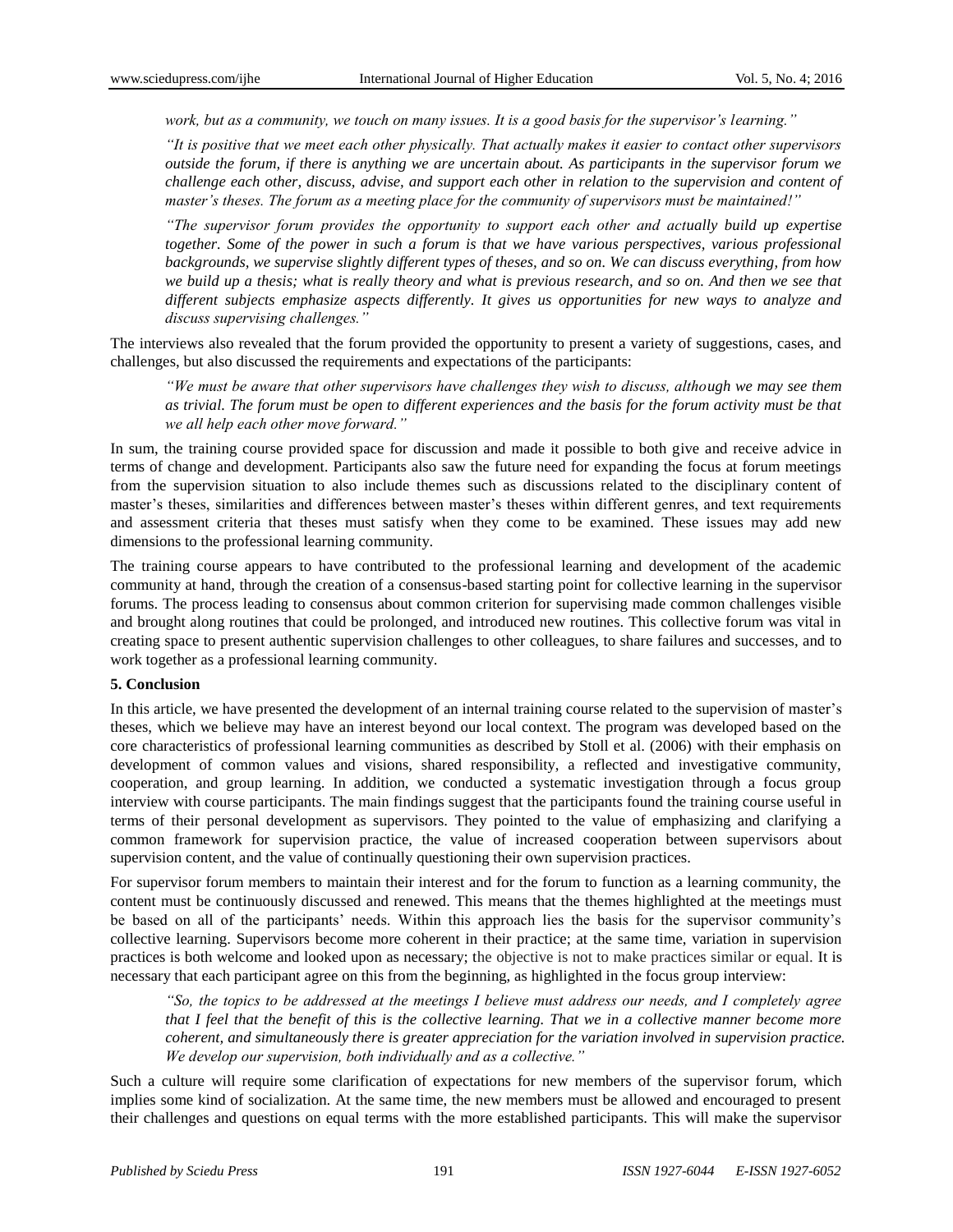forum function both horizontally through discussion and advice related to a broad range of real cases, and vertically through discussion of the academic priorities of master's level work and the organizational development of supervision of master's students working on their thesis.

The participants were just a few, and the program was limited to the context of teacher education. Therefore, the results cannot be generalized beyond the professional learning community we have studied, but hopefully our findings will be of interest and benefit to educational communities on different academic levels.

#### **References**

- Åberg, A. & Lenz Taguchi H. (2006). *Lyttende pedagogikk. Etikk og demokrati i pedagogisk arbeid [The Pedagogy that listen. Ethics and democracy in pedagogical work: in Norwegian].* Oslo: Universitetsforlaget.
- Alvesson, M. & Skӧldberg, K. (2008). *Tolkning och reflektion: Vetenskapsfilosofi och kvalitativ metod. [Interpretation and reflection: Philosophy of science and qualitative method: in Swedish]* Lund, Sweden: Studentlitteratur. 2<sup>nd</sup> Edition.
- Andrews, D. & Lewis, M. (2007). Transforming practice from within: the power of the professional learning community. In L. Stoll & K.S. Louis (Eds.), *Professional Learning Communities. Divergence, Depth and Dilemmas.* (pp. 132–147). Berkshire: Open University Press.
- Brown, J.S. & Duguid, P. (2000). *The Social Life of Information.* Cambridge: Harvard Business School Press.
- Clift, R. T. (2004). Self-study research in the context of teacher education programs. In J.J. Loughran, M.L. Hamilton, V.K. LaBoskey & T. Russell (Eds.), *International handbook of self-study of teaching and teacher education practices* (pp. 1333–1366). Dordrecht: Kluwer Academic Publishers. [http://dx.doi.org/10.1007/978-1-4020-6545-3\\_35](http://dx.doi.org/10.1007/978-1-4020-6545-3_35)
- Cochran-Smith, M. & Lytle, S.L. (2009). *Inquiry as stance: Practitioner research for the next generation.* New York: Teachers College Press.
- Dysthe, O. & Samara, A. (2006). Hvordan møte en endret veiledningssituasjon? [How to encounter a changed supervising situation?: in Norwegian] In O. Dysthe & A. Samara (Eds.), *Forskningsveiledning på master's- og doktorgradsnivå. [Research supervising at the master's and PhD levels: in Norwegian].* (pp. 10–34). Oslo: Abstrakt forlag.
- Dysthe, O., Breistein, S., Kjeldsen, J.E. & Lied, L.I. (2006). Studentperspektiv på rettleiing [Student perspective on supervising: in Norwegian]. In O. Dysthe & A. Samara (Eds.), *Forskningsveiledning på master's- og doktorgradsnivå [Research supervising at the master's and PhD levels: in Norwegian].* (pp. 207–227). Oslo: Abstrakt forlag.
- Feldman, A. (2003). Validity and quality in self-study. *Educational Researcher, 32*(3), 26–28. <http://dx.doi.org/10.3102/0013189X032003026>
- Hamilton, M. L., Pinnegar, S., Loughran, J., Russell, T., & LaBoskey, V. (Eds.) (1998). *Reconceptualizing teaching practice: Self-study in teacher education*. London: Falmer Press.
- Hammersley, M. & Atkinson, P. (1996). *Ethnography: Principles in practice.* London: Routledge.
- Hammersley, M. (2011). *Methodology: Who needs it?* Los Angeles: Sage.<http://dx.doi.org/10.4135/9781446287941>
- Handal, G., Hoffgaard, K.L. & Lauvås, P. (2013). Strategier i forskningsveiledning? En analyse av veileders tilbakemelding på tekst. [Strategies in research supervising? An analysis of supervisors' feedback on text: in Norwegian] *Uniped, 36*(4), 32–44. <http://dx.doi.org/10.3402/uniped.v36i4.23140>
- Hasrati, M. (2005). Legitimate peripheral participation and supervising Ph.D. students. *Studies in Higher Education, 30*(5), 557–570[. http://dx.doi.org/10.1080/03075070500249252](http://dx.doi.org/10.1080/03075070500249252)
- Hattie, J. (2012). *Visible learning for teachers*. *Maximizing impact on achievement*. Oxford: Routledge.
- Haug, P. (2011). Lærernes handlingsrom [Teachers' space for actions: in Norwegian]. In M. B.
- Hopkins, D. (2008). *A teacher's guide to classroom research*, 4<sup>th</sup> edition. Maidenhead: Open University Press.
- Jensen, R. & Aas, M. (2011). *Å utforske praksis. [To explore practice: in Norwegian]* Oslo: Cappelen Damm Akademisk.
- Kemmis, S. (2009). Action research as a practice-based practice. *Educational Action Research*, *17*(3), 463–474. <http://dx.doi.org/10.1080/09650790903093284>